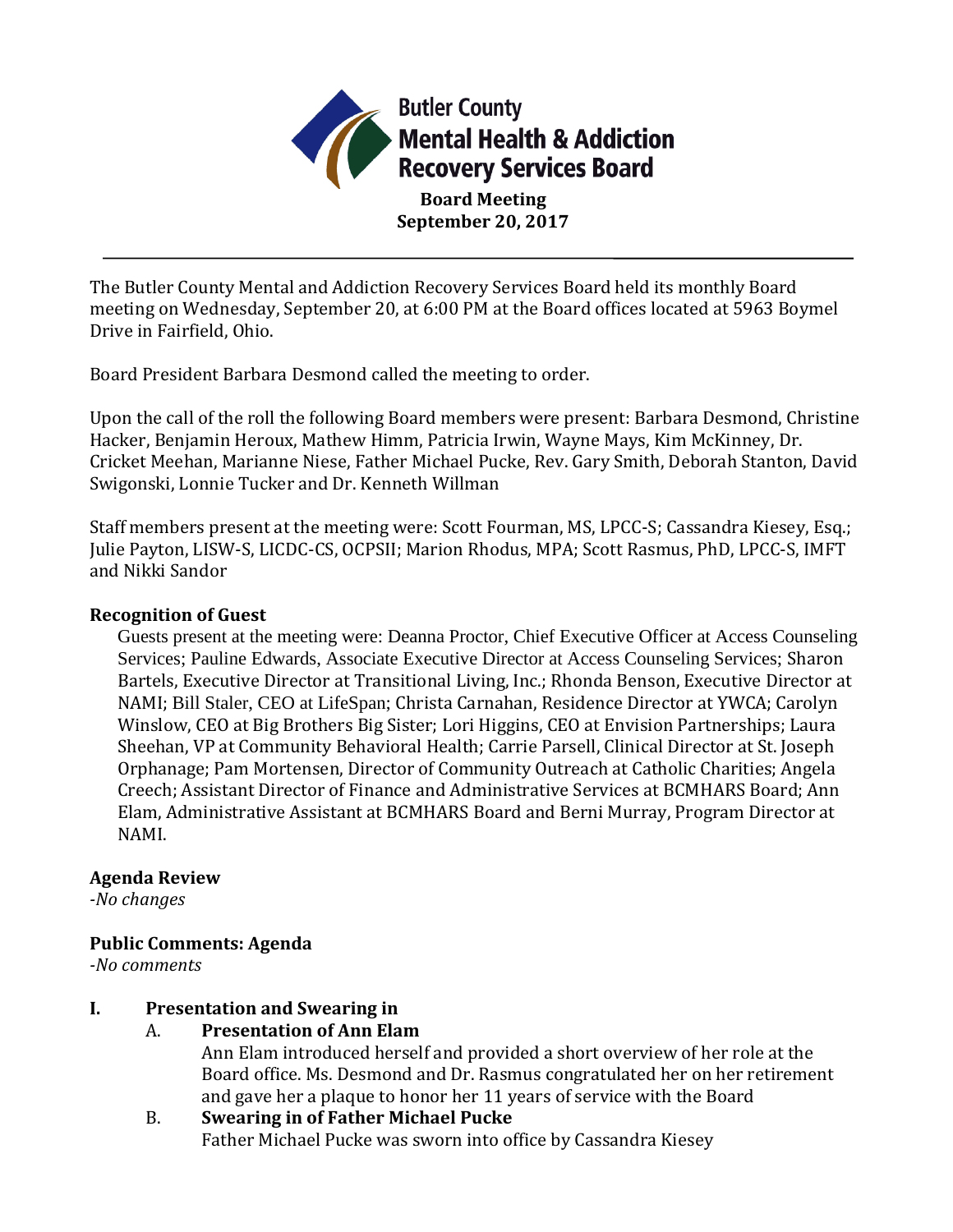## **II. Board Communication & Announcements**

## *A. Board President Report*

Ms. Desmond, Board President, provided an overview of what the Board and Board staff have been up to the last couple of months. See page 6 for a full report.

# *B. Correspondences*

# *a) Sojourner New Executive Director*

- Maria Laib is the new Executive Director at Sojourner Recovery Services.
- *b) State Hospital Letter from Director Plouck* Director Plouck responded to the Board's State Hospital letter that was sent to Director Plouck in May 2017.
- *c) FY18 Community Plan* The FY18 Community Plan was received and approved by ODMHAS.
- *d) C3 Caring Community Collaborative*

C3 sent a thank you letter to Dr. Rasmus for his participation on the planning committee and as a panel member for the C3 Through Our Eyes event.

# *C. Executive Director Report*

- a) **Levy Update:** Dr. Rasmus has met with all three commissioners separately to discuss our desired new levy. He is in the process of meeting with outside organizations to elicit funding to the Citizens 4 Community Recovery PAC.
- b.) **BH Redesign Update:** Providers are preparing for the code-set implementation in January 2018 and beta data testing in October and November. The new code set MITS software for Medicaid billings will be begin testing in October 2017. The providers will have between Oct 25<sup>th</sup> and November 29th for open testing and everything will go live January 1, 2018. Managed care will only support a 3-month time period for noncontract providers starting July 1, 2018. This could lead to the reduction of our provider system.
- b) **PHQ-9:** PHQ-9 depression test has been supported by Google and can be found when a googling a search for clinical depression.
- c) **Scheduling of St. Joes Tour:** A meeting time to tour St. Joes will be set soon.
- d) **Lead Magazine:** Lead Magazine highlighted Dr. Rasmus and a piece he wrote in support of the Board.
- e) *Have Smart Phones Destroyed a Generation* **by Jean M Twenge:**  Dr. Rasmus provided an overview of the article.
- f) **Board Video:** Board members viewed the latest version of the Board video
- g) **Crisis Hotline and Text Line:** Starting in late October the Crisis Hotline will begin to receive and respond to crisis texts.
- h) **ACA Repeal/Replace Attempt:** An attempt to repeal and replace Obama Care with the Graham Cassidy package was discussed by Dr. Rasmus. He provided contact information for Senator Portman in this regard.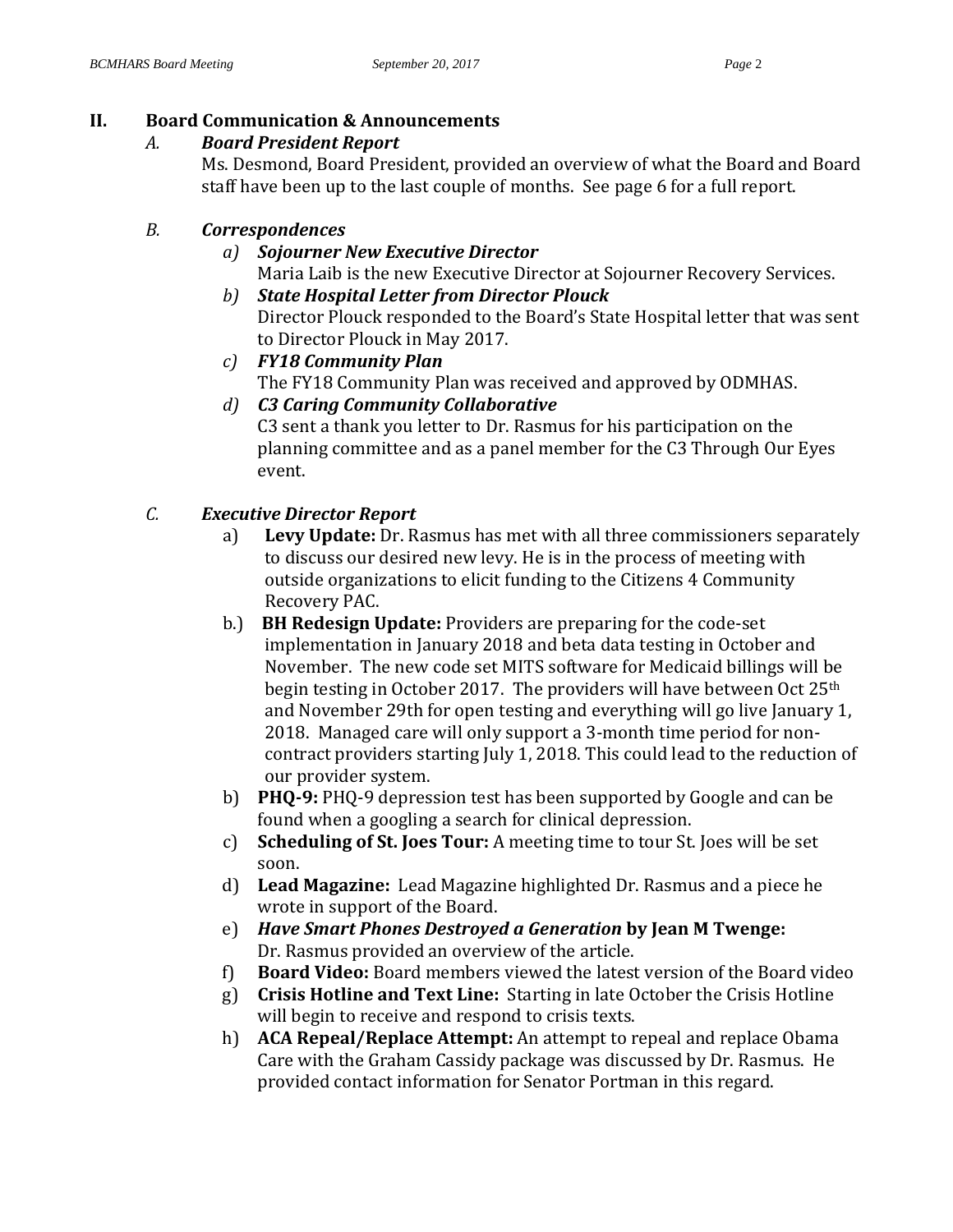### **III. Consent Agenda**

- *A. June Board Evaluation*
- *B. June Board Meeting Minutes*
- *C. June Executive Committee Meeting Minutes*
- *D. September ARS Committee Meeting Minutes*
- *E. September MH Committee Meeting Minutes*

*Ms. Hacker motioned to approve the items in the consent agenda. Ms. Irwin seconded the motion. The vote carried the motion.*

## **IV. Review of Committee Meetings**

### *A. ARS Committee*

- a) Levy Update
- b) Contracts & Recommendations
- c) Prevention Programming Review and Discussion
- d) SBIRT
- e) Future Focus/For Awareness
- f) Miscellaneous

### *B. MH Committee*

- a) Transportation Update/UTS Meeting
- b) OACBHA Recovery Conference Debrief
- c) BH Redesign Update
- d) Meta-Analysis Update
- e) Contracts/Proposals
- f) Stepping UP Initiative/Jail Program Update
- g) MH Committee Significant Goals for FY18
- h) State Hospital Letter
- i) MH & Suicide Prevention Programming
- j) Miscellaneous

## **V. New Business**

## *A. May and July Financial Report*

Mr. Rhodus provided an overview of the financial reports. As of May the Board was 91% of the way through the fiscal year but only 85% of Board dollars were spent and 67% of funds have been received. As of July the Board was 8% of the way through the fiscal year but 9% of Board dollars were spent on operating costs and .07% of funds have been received. The current budget indicated the spent dollars exceeded the timeframe in the year, 9% vs. 8%, since some Board contracts are paid all upfront at the beginning of the fiscal year.

*Ms. Stanton motioned to approve the May and July Monthly Financial Reports. Mr. Swigonski seconded the motion. The vote carried the motion.*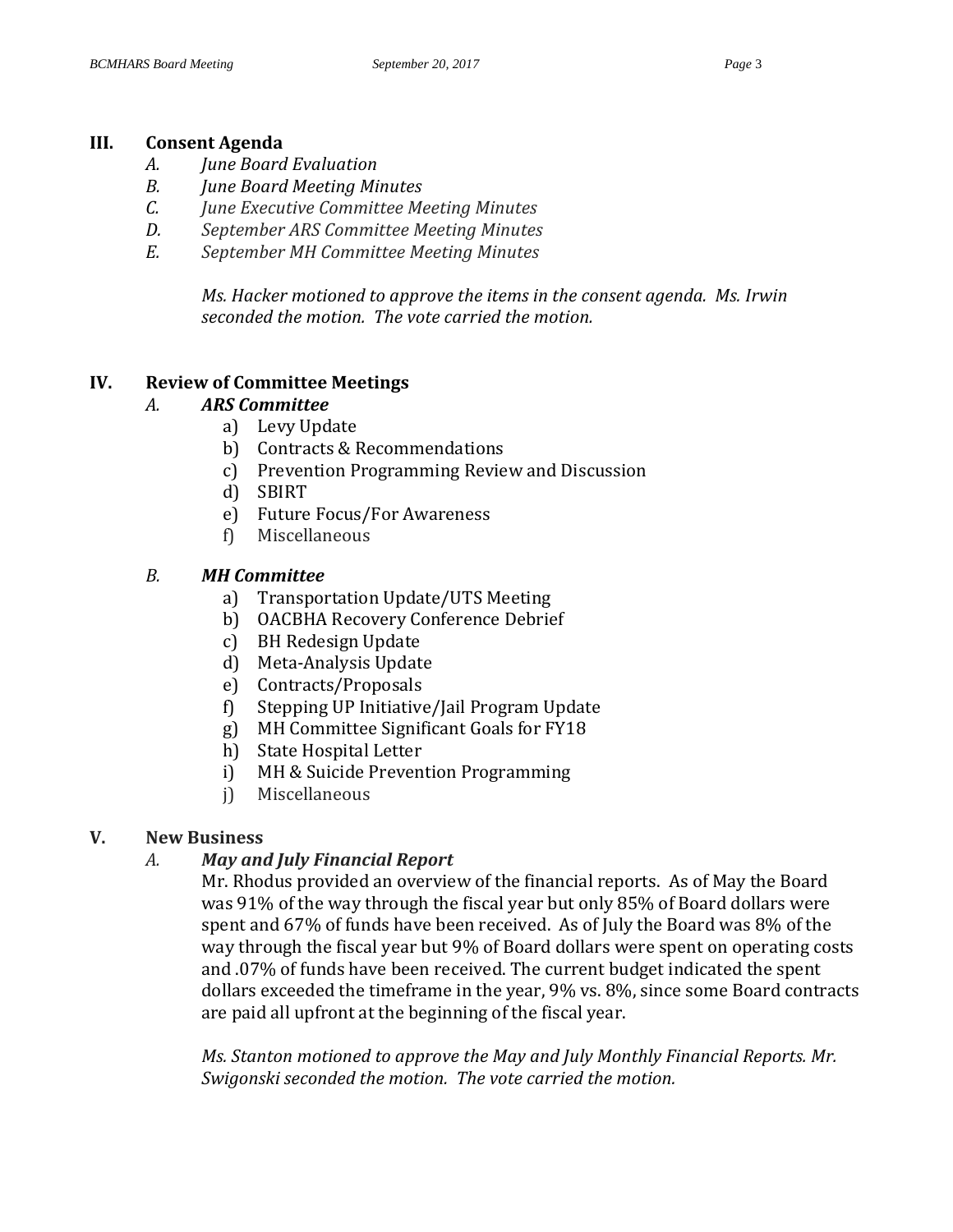### *B. Big Brothers Big Sisters (BBBS) Proposal*

This proposal is in the amount of \$45,000 to be used for 41 youth, with mental health diagnosis, to be matched with adult mentors.

*Mr. Tucker motioned to approve the BBBS Proposal. Mr. Heroux seconded the motion. The vote carried the motion.* 

### *C. Budget Revisions*

BBBS budget revision is in the amount of \$45,000 for the use of matches for children with a mental health diagnosis. Catholic Charities budget revision is in the amount of \$12,188 to reallocated treatment service dollars into the Early Childhood program.

*Mr. Himm motioned to approve the Budget Revisions for BBBS and Catholic Charities. Ms. Stanton seconded the motion. The vote carried the motion.* 

### *D. Eastway Contract*

The Eastway contract was endorsed in June by the Board but has had several changes because Eastway no longer wants to provide forced medication services and the rate has increased to \$250 per exam.

*Ms. Hacker motioned to approve the Eastway Contract. Mr. Smith seconded the motion. The vote carried the motion.*

## *E. Charity Logic Invoice*

The contract in the amount of \$1,214 is to pay for the cost of adding the text line to the current system being used for the hotline.

*Mr. Heroux motioned to approve the Charity Logic contract. Ms. Stanton seconded the motion. The vote carried the motion.* 

## *F. ATP MOU*

The ATP MOU in the amount of \$273,035 is for medications, treatment and recovery supports for opiate dependent clients in Drug Court.

*Mr. Tucker motioned to approve the ATP MOU. Dr. Willman seconded the motion. Ms. Hacker abstained from the vote. The vote carried the motion.* 

## *G. Cordata Contract*

The Cordata contract in the amount of \$10,000 will support two QRT teams.

*Mr. Himm motioned to approve the Cordata contract. Ms. McKinney seconded the motion. The vote carried the motion.*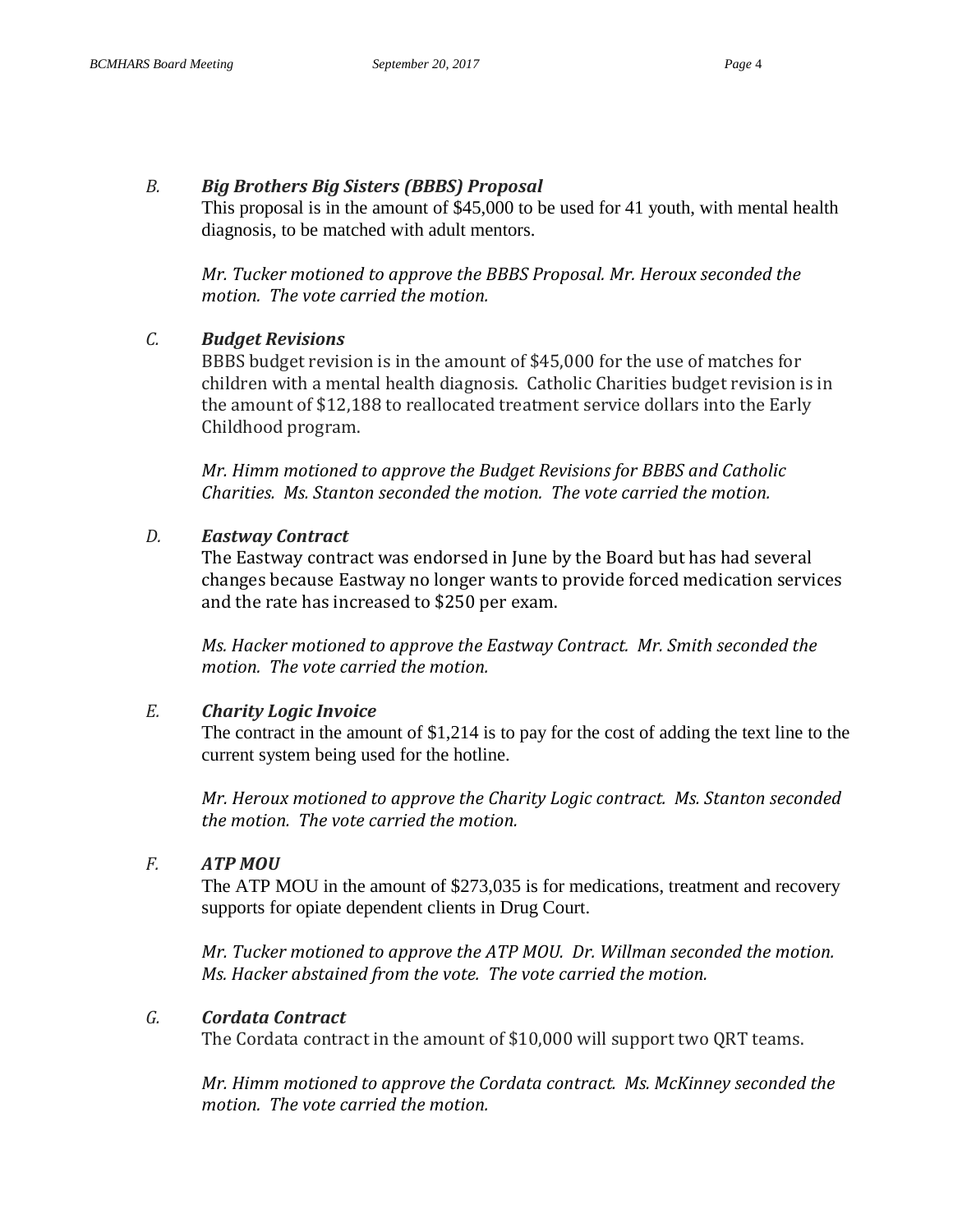#### *H. Maryhaven Contract*

The Maryhaven contract will provide room and board at a per diem of \$205.00 with a total compensation not to exceed \$80,000.00 for residential adolescent treatment program in the Columbus, OH area.

*Ms. Irwin motioned to approve the Maryhaven contract. Mr. Swigonski seconded the motion. The vote carried the motion.* 

#### *I. Affirmative Action Plan*

Jim Evans from Evans and Associates will update the Affirmative Action Plan for \$500.

*Mr. Mays motioned to approve the Affirmative Action Plan. Mr. Himm seconded the motion. The vote carried the motion.* 

#### *J. Point Factor Analysis Proposal*

Jim Evans from Evans and Associates put together a proposal in order to create a Point Factor Analysis. The analysis will review and establish the Board's salary schedule to ensure that it is both internally equitable and externally competitive.

*Ms. Stanton motioned to approve the Point Factor Analysis Proposal. Mr. Mays seconded the motion. The vote carried the motion.* 

#### *K. Table of Organization*

The table of organization has changed to show an open position for the receptionist position.

*Mr. Tucker motioned to approve the Table of Organization. Ms. Hacker seconded the motion. The vote carried the motion.* 

#### *L. Receptionist Position*

The job description for the Receptionist position has been created to replace the Administrative Assistant job description. The salary range is from \$19,500 to \$25,350.

*Mr. Tucker motioned to approve the Receptionist job description and salary range. Mr. Heroux seconded the motion. The vote carried the motion.* 

#### *M. State Hospital Report*

Mr. Fourman reviewed the June State Hospital report and pointed out that there were 4 civil beds and 7 forensic beds currently being used by Butler County residents. In July there were 5 civil beds and 7 forensic beds. In August there were 5 civil beds and 10 forensic beds.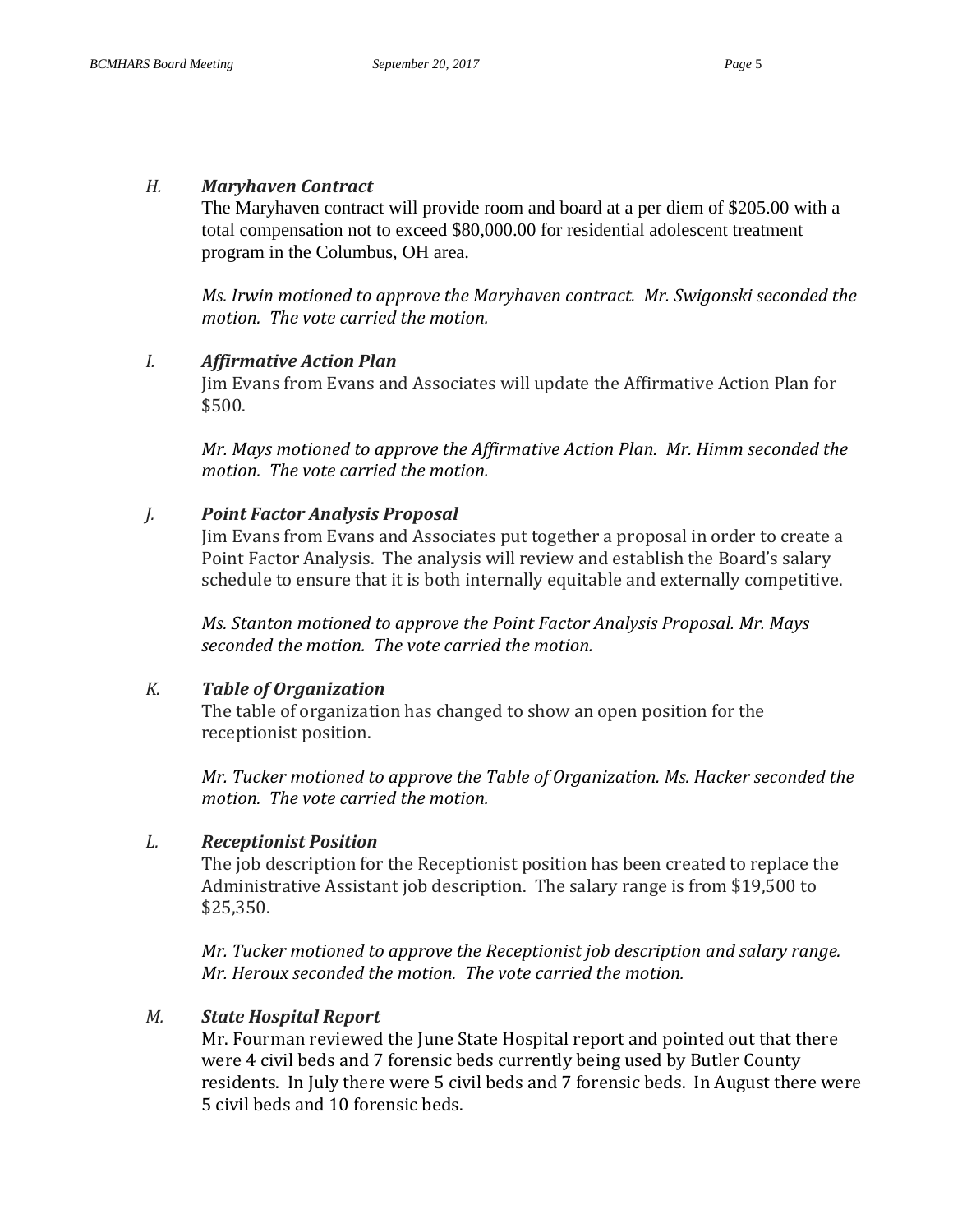## *N. Vouchers and Payments Made by Direct Deduction* Listed were all of the Voucher Approvals and Direct Deductions for the month of June, July and August.

*Ms. Hacker motioned to approve the June, July and August Vouchers and Payments Made by Direct Deduction. Ms. Stanton seconded the motion. The vote carried the motion.*

### **VI. GUEST/BOARD COMMENTS**

## **VII. ADJOURNMENT**

## **President's Message June 2017**

Welcome to our first meeting of the 2017- 2018 MHARS Board

Board members wear many hats as we all know. We are in the levy mode and MHARS needs our help. Please come to meetings to learn what our role will be  $-$  – – placement of signs in our vards, other friends and polling places. We need people to promote our levy at the polls and think about contributing to the levy campaign. It's not tax-deductible but it helps and is a great opportunity to publicly get and give support. The bag that you received will help you when promoting the levee or helping guide community members to the resources that we provide.

We wish Ann Elam the best of everything as she retires.

Traveling to meet cousins she discovered via her interest in genealogy, Book Club, her duties as Red Hat Society Queen and whatever her heart desires. It is wonderful to not have to follow a daily work schedule! Congratulations!

Summer used to be a quieter time when the Staff could breathe a sigh of accomplishment. The merger in July 2015

changed that. Meetings with agencies continue, training continues and new initiatives created with MHARS, and levy think tank work begins. The Board appreciates all of your efforts.

We have a full 18-member board and I would like to thank Wayne Mays for helping make this happen. Mat Himm and Fr. Mike Pucke are being mentored by Dave Swigonski and Kim McKinney's mentor is Pat Deis-Gleeson. There is a retreat planned after the first of the year.